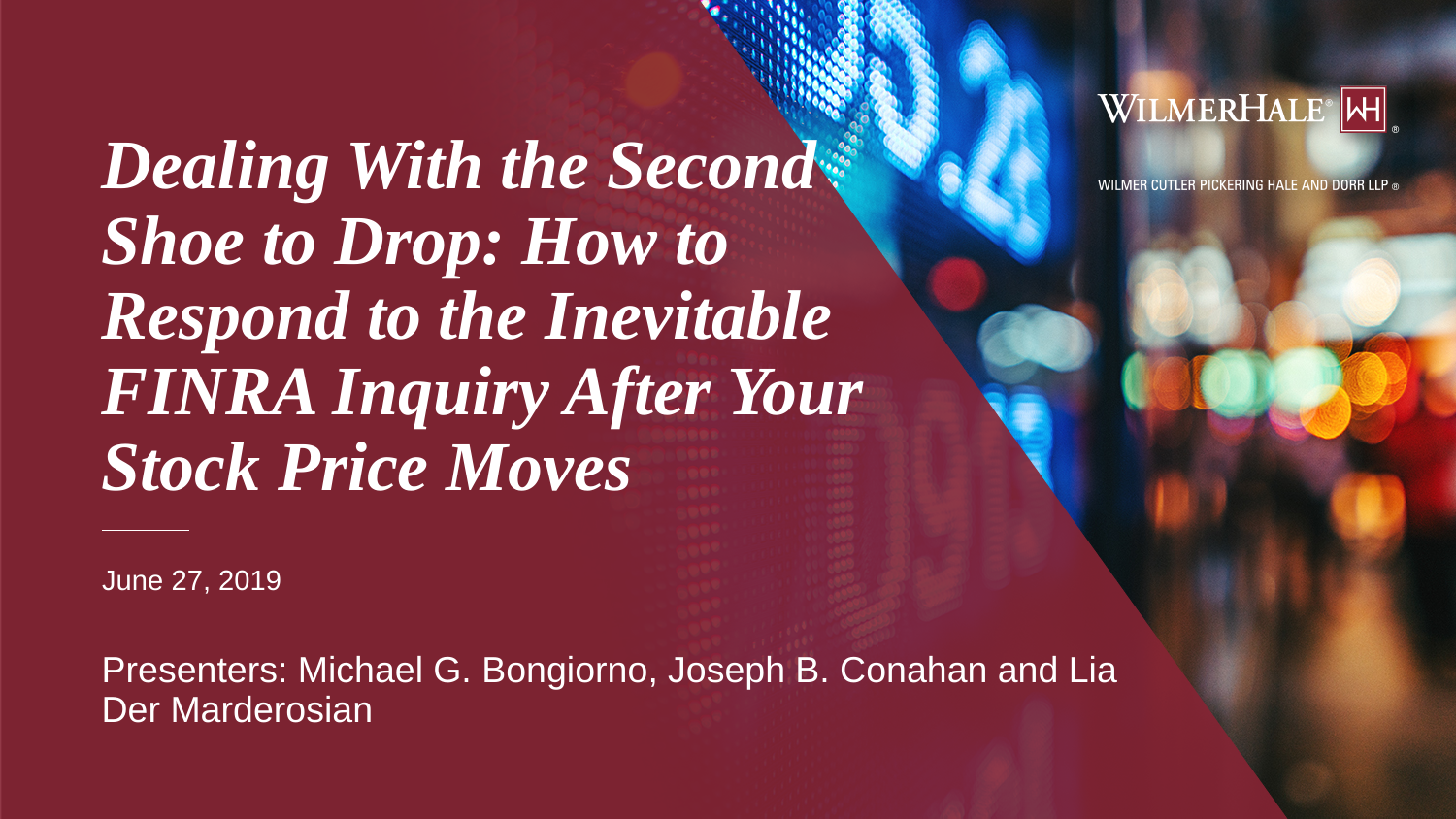- Participants are in listen-only mode
- Submit questions via the Q&A feature
- Questions will be answered as time permits
- Offering 1 CLE credit in California and New York\*



### *Webinar Guidelines*

*WilmerHale has been accredited by the New York State and California State Continuing Legal Education Boards as a provider of continuing legal education. This program is being planned with the intention to offer CLE credit in California and non-transitional CLE credit in New York. This program, therefore, is being planned with the intention to offer CLE credit for*  experienced New York attorneys only. Attendees of this program may be able to claim England & Wales CPD for this *program. WilmerHale is not an accredited provider of Virginia CLE, but we will apply for Virginia CLE credit if requested. The type and amount of credit awarded will be determined solely by the Virginia CLE Board. Attendees requesting CLE credit must attend the entire live program. CLE credit is not available for those who watch on-demand webinar recordings.*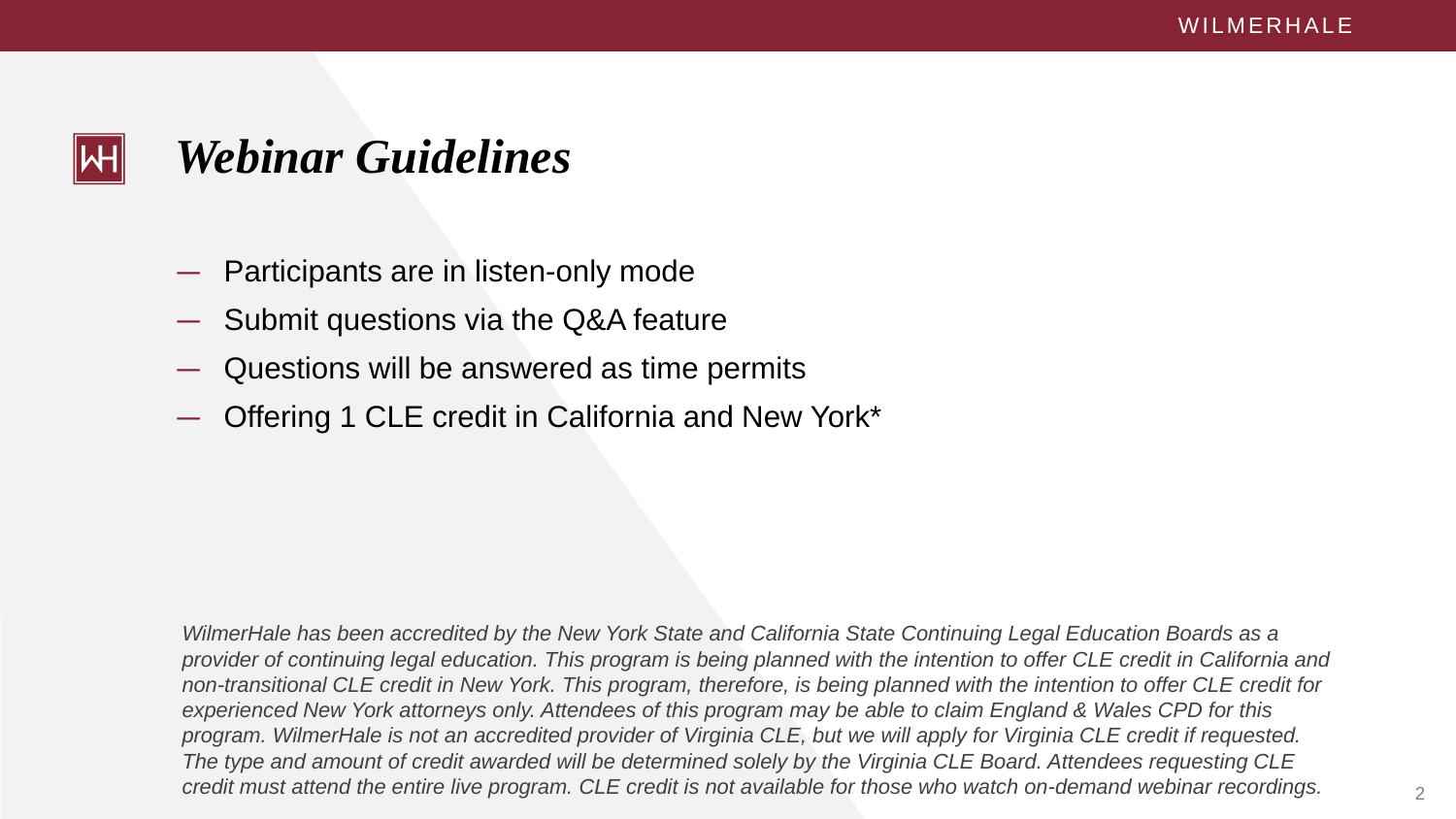WEBINAR *Speakers*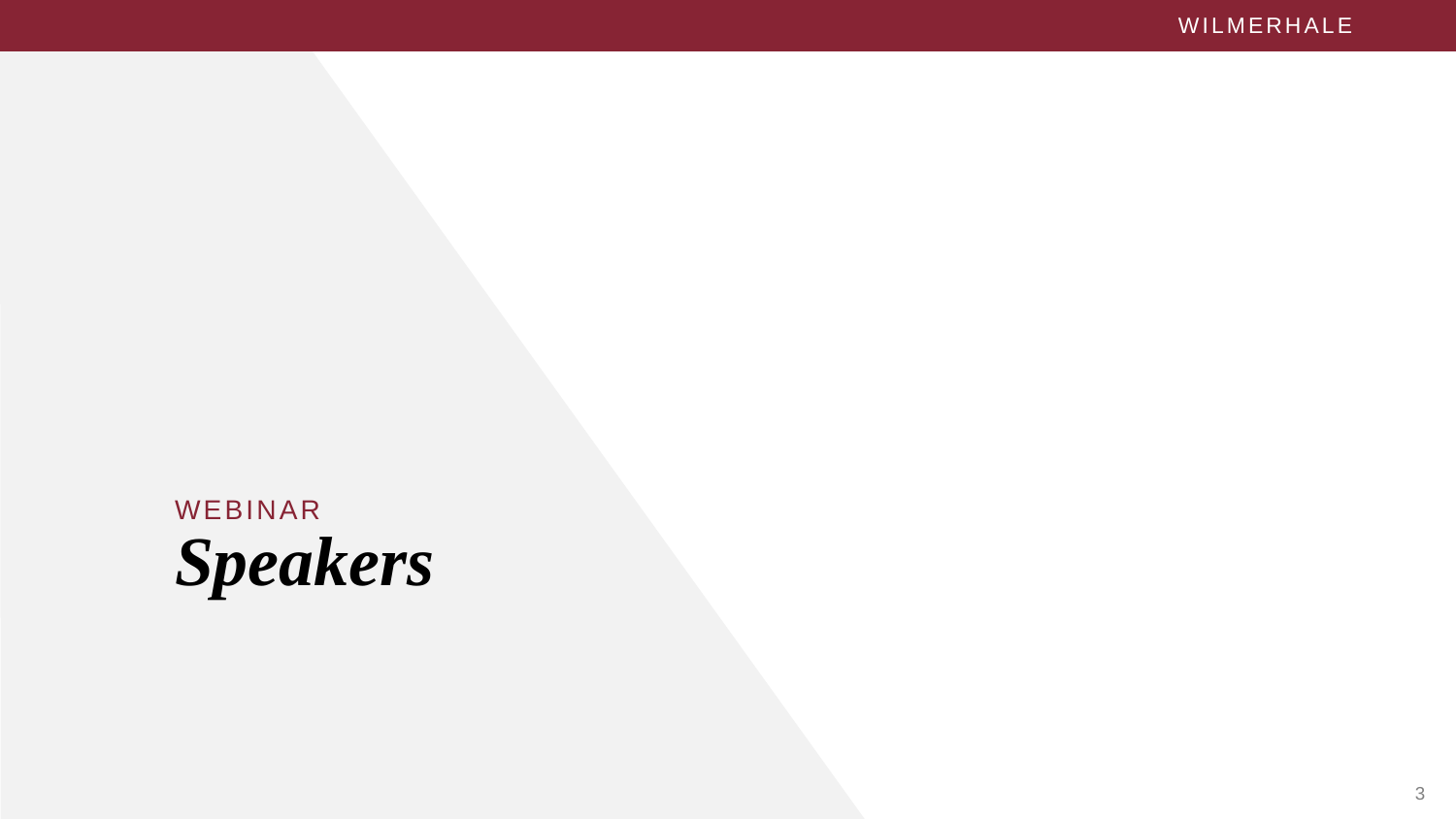

**Joseph B. Conahan Partner WilmerHale** 



#### **Michael G. Bongiorno** Co-Chair, Securities Litigation and Enforcement Practice Group WilmerHale



### **Lia Der Marderosian** Chair, Transactional Department

**WilmerHale**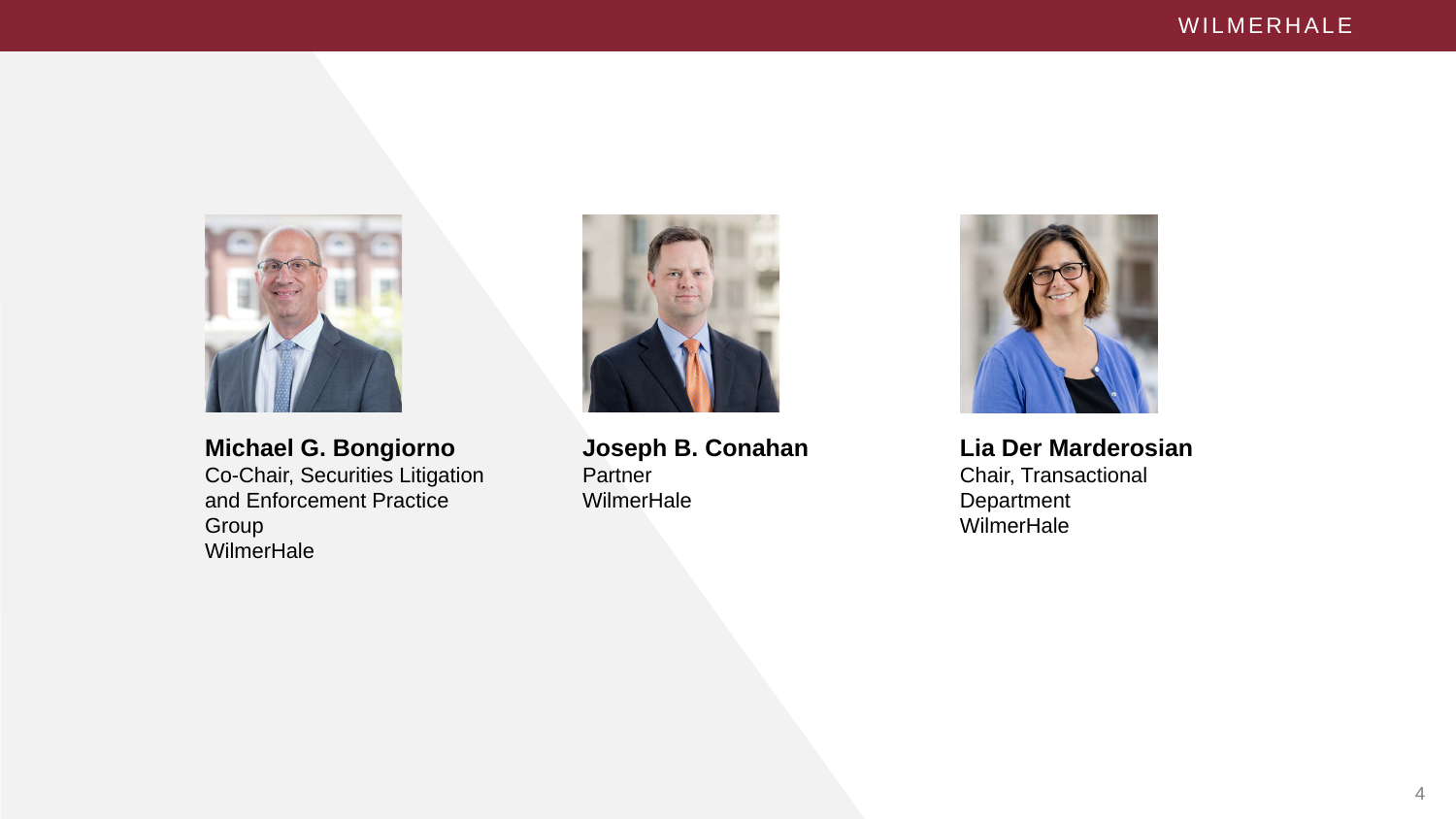

### *Agenda*

- Introductions
- What is FINRA?
- The Initial Contact
- Chronology Request Letter
- Name Recognition Letter
- Closing Letter and SEC Involvement
- Q&A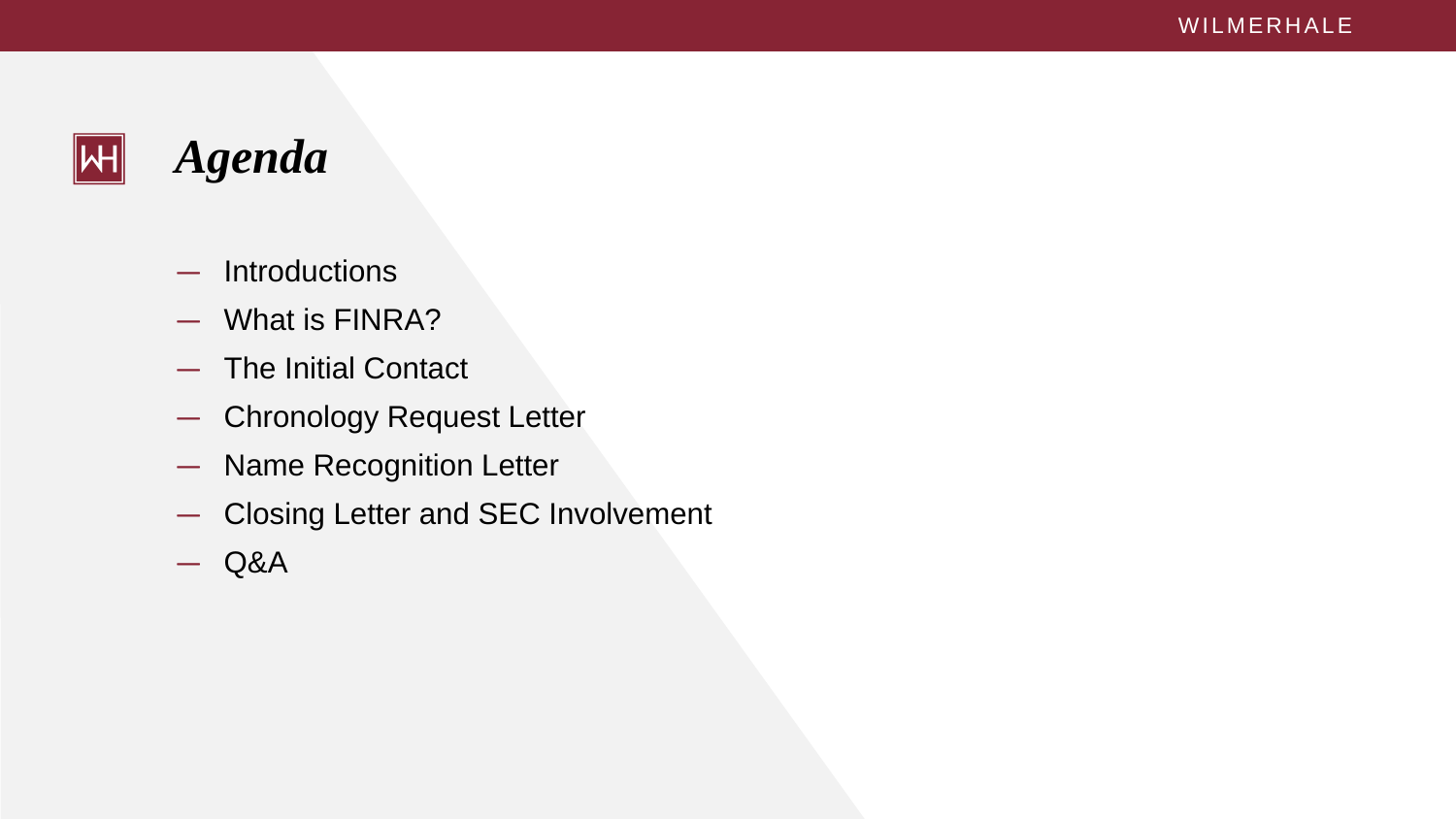

# *What is FINRA?*

- The Financial Industry Regulatory Authority (FINRA) is a self-regulator of the securities industry.
- FINRA is given authority by the SEC to do three main things:
	- **(1) conduct surveillance of securities markets;**
	- (2) license stockbrokers; and
	- (3) create rules to govern the conduct of brokers and brokerage firms.
- FINRA's overall mission is to protect investors and ensure market integrity. FINRA's Office of Fraud Detection and Market Intelligence conducts market surveillance looking for suspicious activity.
- FINRA uses an electronic market surveillance system called SONAR to identify "well timed trades," or trades that occur shortly before a public announcement that causes a significant increase or decrease in stock price (e.g., announcement of merger).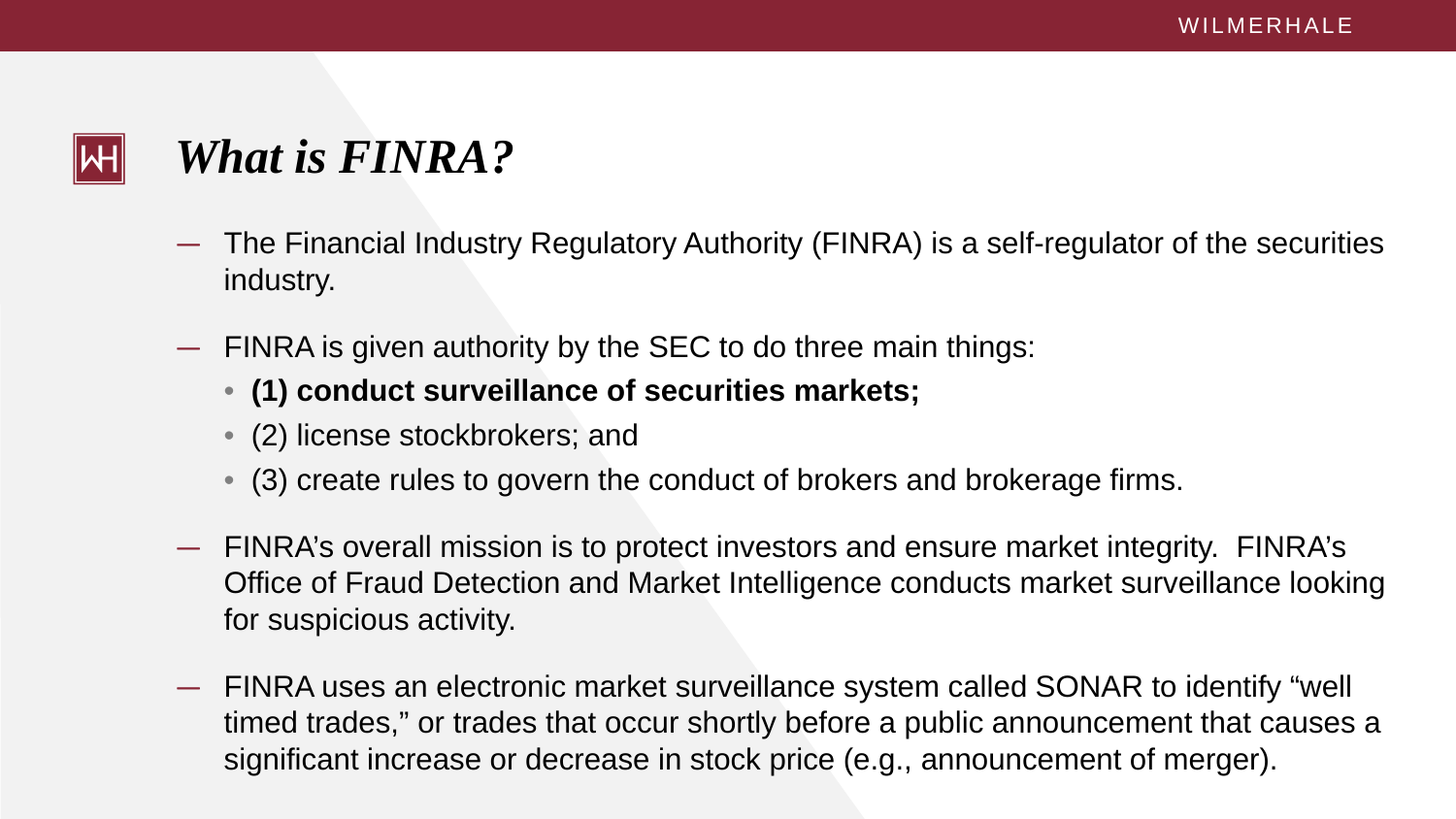# *The Initial Contact*

- When a major announcement comes out, FINRA can go back and see if SONAR picked up any unusual movements in the stock prices of the companies involved.
- If FINRA identifies unusual trading activity or "well timed trades," it will first make "informal" contact with the company. This might be a phone call where the FINRA representative makes a general inquiry about the announcement or change in stock price.
- This initial contact is often followed up by an email from FINRA, recounting the conversation or asking for more information.
- While these conversations may seem informal or friendly, they are often the precursor to a formal inquiry.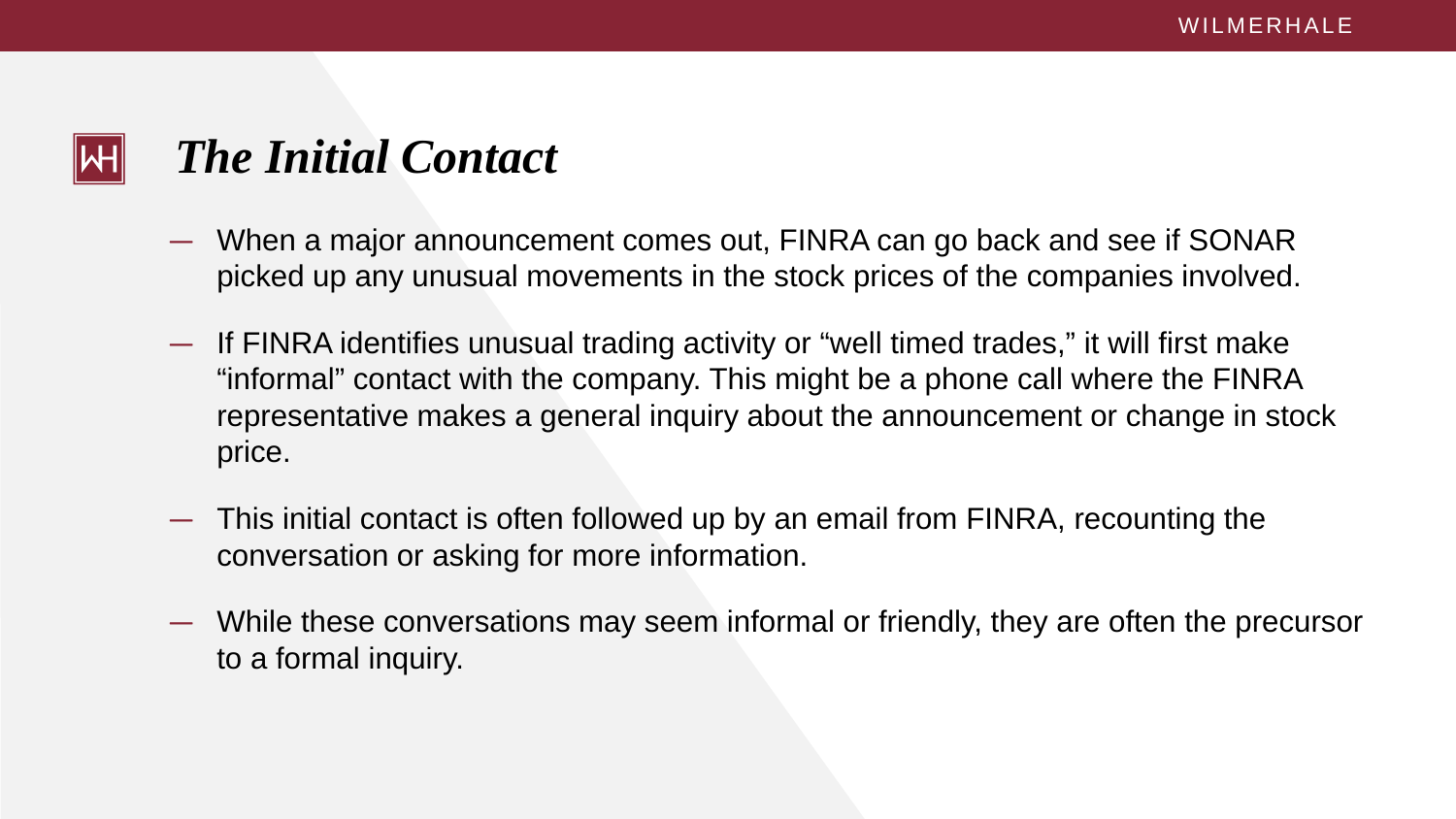

# *Chronology Request Letter*

- If FINRA remains concerned after the initial "informal" contact, the FINRA Office of Fraud Detection and Market Intelligence will then send the company a Chronology Request Letter.
- The Chronology Request Letter will recount the announced event and inquire as to who knew about the information prior to the public announcement, and when those people first became aware of the information.
- The Chronology Request Letter will also solicit other information, such as a list of events leading up to the announcement.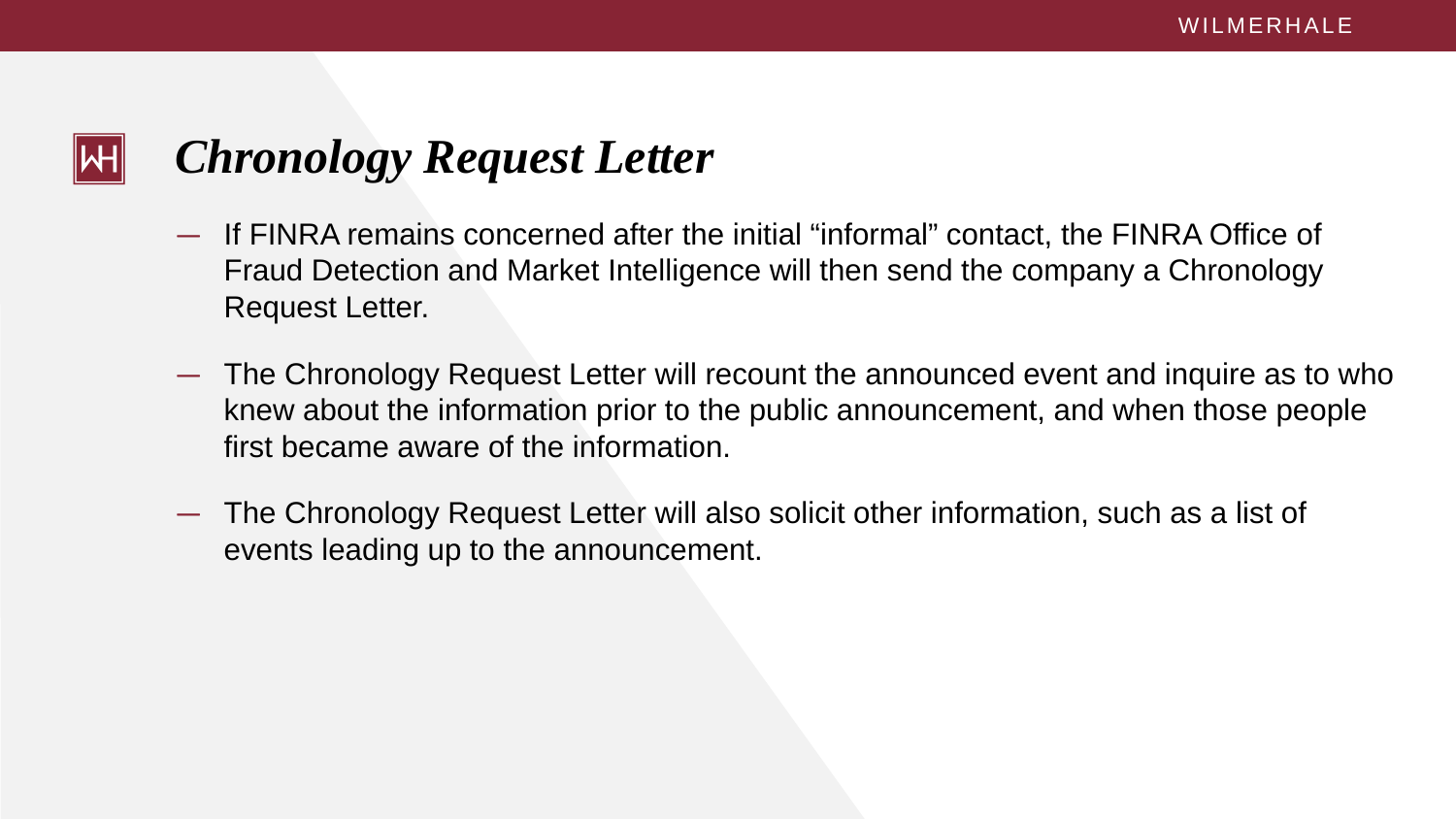### *Name Recognition Letter*

- Once the company has provided FINRA with the information requested in the Chronology Request Letter, FINRA will likely send a Name Recognition Letter.
- A Name Recognition Letter includes a list of individuals and entities. Though the letter does not say so, these are people or entities that made well-timed trades before the announcement at issue. The Name Recognition Letter asks for any connections between the folks the company identified as knowing the news before it was released and those on the list of apparent traders.
- Combined with SONAR data about unusual trading patterns, the list gives FINRA the basic ingredients necessary for identifying "well timed trades" related to insider trading.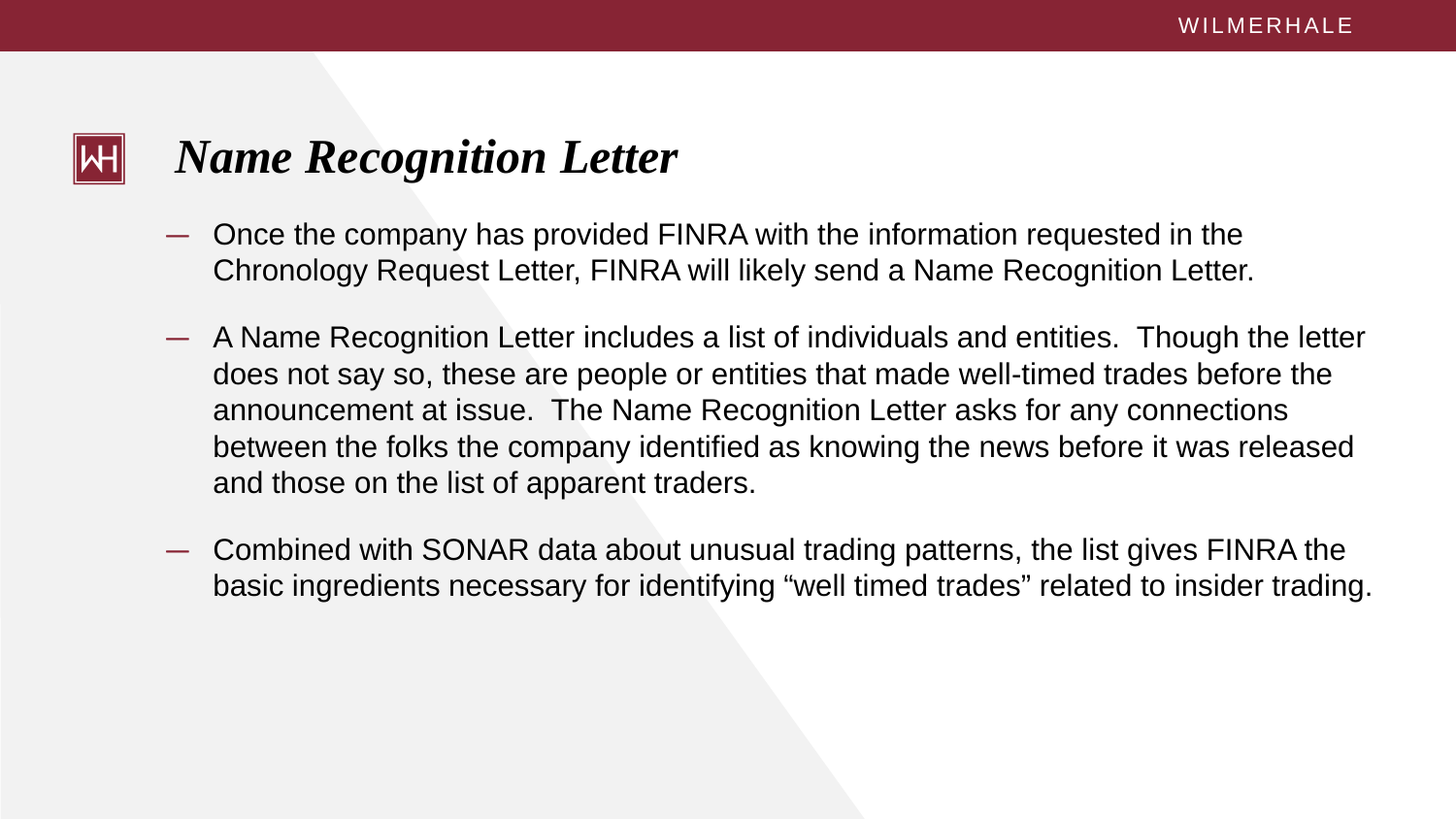- Once the information requested in the Chronology Request and Name Recognition Letters has been provided, there are two common outcomes:
	- The company receives a closing letter confirming that FINRA has closed its review without further action

### *Closing Letter and SEC Involvement*

### **OR**

• FINRA turns over its findings to the SEC, which then decides whether to take further action. FINRA also often continues to work on the case through its Criminal Prosecution Assistance Group, which assists the SEC or DOJ is those authorities decide to pursue insider trading enforcement action or prosecution.